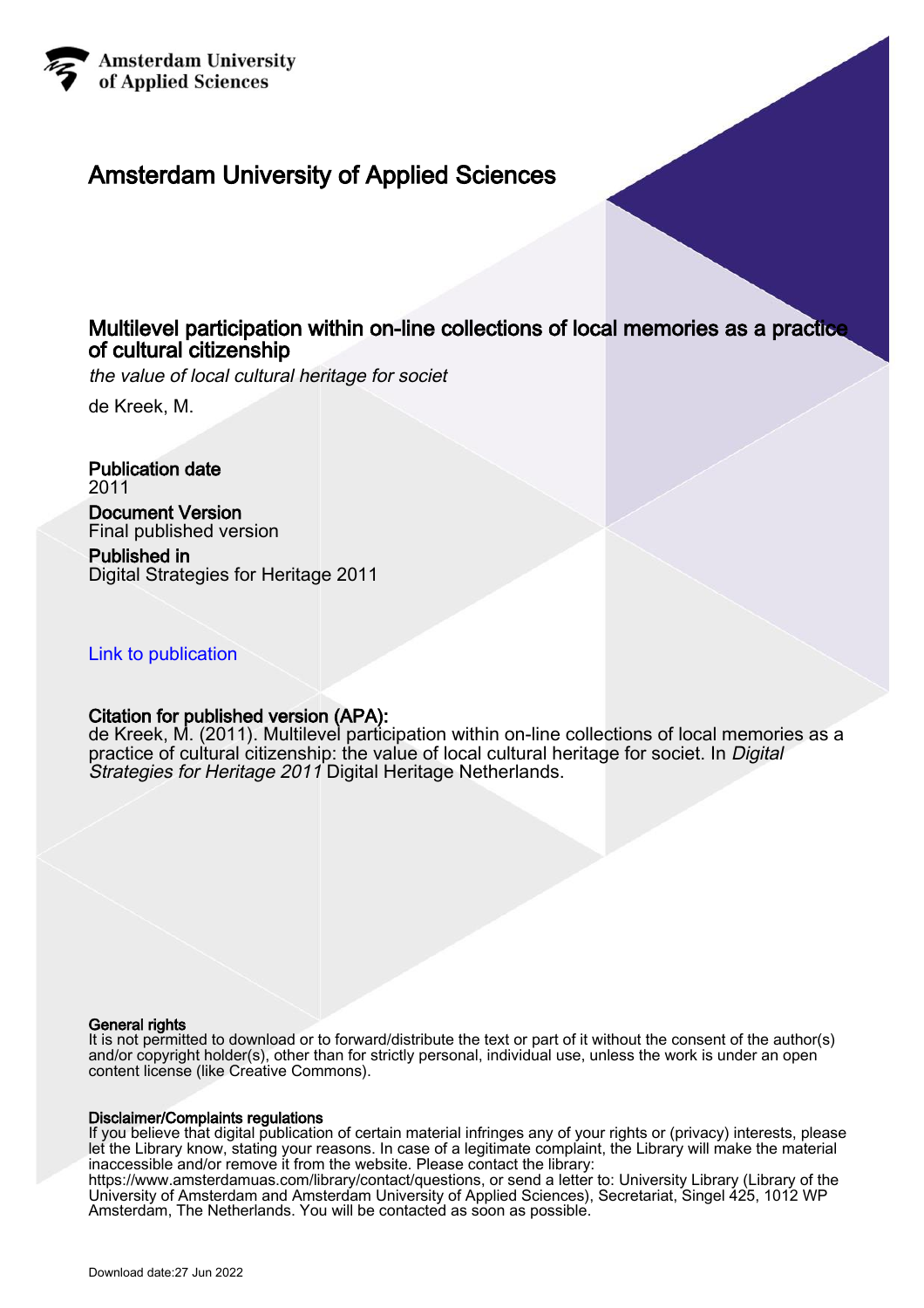# **DISH talk 07-12-2011**

## **Multilevel participation within on-line collections of local memories as a practice of cultural citizenship**

## **The value of local cultural heritage for society**

Abstract: Collecting local memories<sup>\*</sup> on-line is a growing practice with participatory elements on different levels. Three levels of participation – micro, meso and macro – are introduced by describing an exemplary case: the Memory of East in Amsterdam. These levels of this particular case can be grounded in the statements of the Convention on the Value of Cultural Heritage for Society. This indicates that the Memory of East case might be a good practice. However, looking at 53 other cases shows that the three levels are present, but designed differently with respect to the degree in which residents participate. Since the convention is not specif ic enough we choose the notion of cultural citizenship to assess the value of cases like these. We claim that the cases that have more f ocus on ordinary residents participating on all three levels assures a sustainable and self-f eeding system, which is the best answer to the goals of the convention.

**Keywords:** storytelling, social media, neighborhoods, memory, cultural heritage.

Please consult author (m.de.kreek@hva.nl) and refer to as:

Kreek, M. de (2011). Multilevel participation within on-line collections of local memories as a practice of cultural citizenship. *Digital Strategies for Cultural Heritage 2011*, Rotterdam: Digital Heritage Netherlands.

#### **The Memory of East**

In the preparations of an exhibition about Amsterdam East the [Amsterdam](http://www.amsterdammuseum.nl/) Museum started a neighborhood story website in 2003 ([www.geheugenvanoost.nl](http://www.geheugenvanoost.nl/)) helped by developer [Mediamatic](http://www.mediamatic.nl/). Residents collected inf ormal personal stories about their neighborhood or about events situated in their neighborhood.Af ter the exhibition the residents asked the museum if they could continue to use the website for their stories and comments. Today the website contains approximately 1700 stories, over 7000 comments and 1300 who-knows-questions.

Looking at this case from the perspective of participation, three levels can be distinguished. A common definition of participation functions as starting point: "The act of taking part or sharing in something." One level of participation consists of the decisions on what topics the stories should cover. In the Memory of East case the residents mainly decided themselves what they would incorporate in their stories with the only constraint of the neighborhood (Ernst, 2005). This resulted in a co-creative process between the active group of story collectors and the Museum professionals in which for example the set of keywords for the stories evolved. I would like to call these interactions among professionals and/or residents, with respect to the development or architecture of the on-line memory, the meso-level of participation.

A second level of participation is the involvement of residents in selecting what memories about the neighborhood should be saved for the future (Ernst, 2005). This makes new participatory processes possible as we can see in the large number of comments. In other words: the group that participates today f uels and steers the participation possibilities of the collective tomorrow. I would like to call this emergent property in relation to the local community at large the macro-level of participation with respect to on-line collections of local memories.

In the Memory of East case many of the stories were – and still are – collected by locals loosely interviewing other residents (Ernst, 2005) about their memories, which makes a third level of participation. In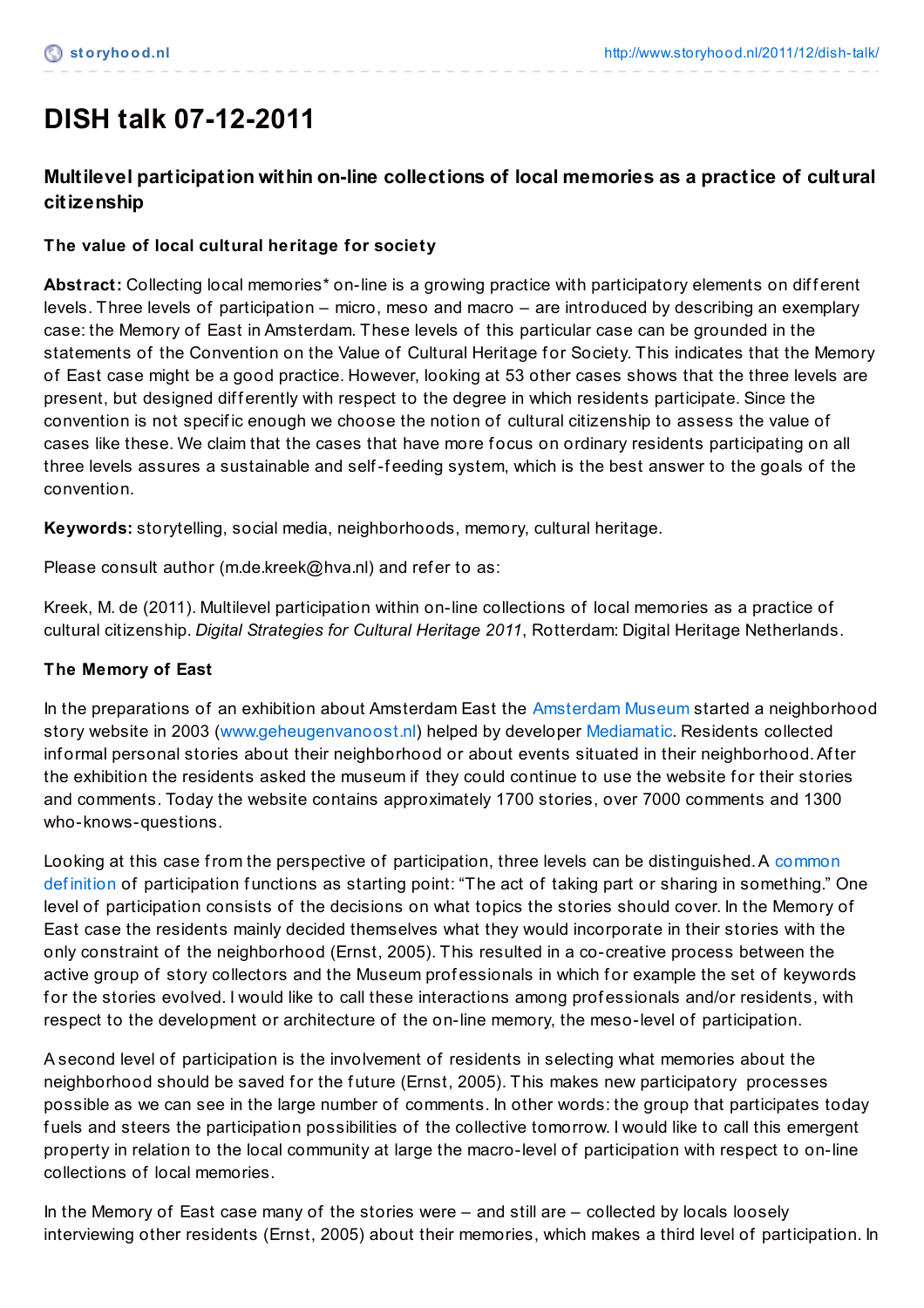this case, the skills to do this were acquired by f ollowing a series of workshops covering the co-creational aspects of interviewing and validating a written story. Even people writing their own stories tend to ask someone to give them feedback and how to sharpen the story. These creative interactions on resident level could be called the micro-level of participation.

In order to get a feeling of the value of this case for the local society, we can compare it with one of the heritage conventions of the Council of Europe.

#### **The Faro convention**

The Memory of East case with its levels of [participation](http://www.coe.int/t/dg4/cultureheritage/heritage/identities/default_EN.asp) can be grounded in the statements of the Convention of the Value of Cultural Heritage for Society formulated in Faro by the Council of Europe and enforced on June the first 2011. First the definition of what constitutes cultural heritage clearly includes the on-line local memories like those in the Memory of East:

"a group of resources inherited from the past which people identif y, independently of ownership, as a ref lection and expression of their constantly evolving values, belief s, knowledge and traditions. It includes all aspects of the environment resulting from the interaction between people and places through time." (Article 2)

The macro-level of participation can, for example, be recognized in the following words of the convention:

"a heritage community consists of people who value specif ic aspects of cultural heritage which they wish, within the framework of public action, to sustain and transmit to future generations." (Article 2)

Participation on meso-level can be identif ied in a statement like:

"to (...) develop the legal, financial and professional frameworks which make possible joint action by public authorities, experts, owners, investors, businesses, non-governmental organizations and civil society" (Article 11)

Finally, phrases about the micro-level interactions between residents working on contributions are also present in the convention:

"everyone, alone or collectively, has the right to benefit from the cultural heritage and to contribute towards its enrichment" (Article 4)

Grounding the levels of participation found in the Memory of East case in the Faro convention shows that this case might be a good practice from that perspective. However, it does not say anything about whether this is true for other cases in the field of on-line collections of local memories.

#### **Participation in other cases**

I have studied 53 cases from the f ield of on-line collections of local memories on six dimensions (article forthcoming): the initiating participants, the aims, the collecting methods, the types of stories, the websites affordances and the on-line activity. Looking at some of the results from the perspective of the three levels of participation, gives us the following area's of attention.

With respect to the meso-level we can plot the cases on a continuum based on arriving at decisions or actions in different dimensions. On one side of the continuum the professional does not approach the residents to participate in the developmental questions of the on-line memory. On the other side the residents find each other to participate and act, with no professional involved. In between there are cases in which residents ask professionals to participate and, vice versa, professionals that invite the resident to participate in different decisions. The question that is underneath this continuum is obviously who takes the lead and who participates in, for example, initiating an on-line memory website, defining the aims, collecting the stories, the deciding on the characteristics of the stories and designing the affordances of the website.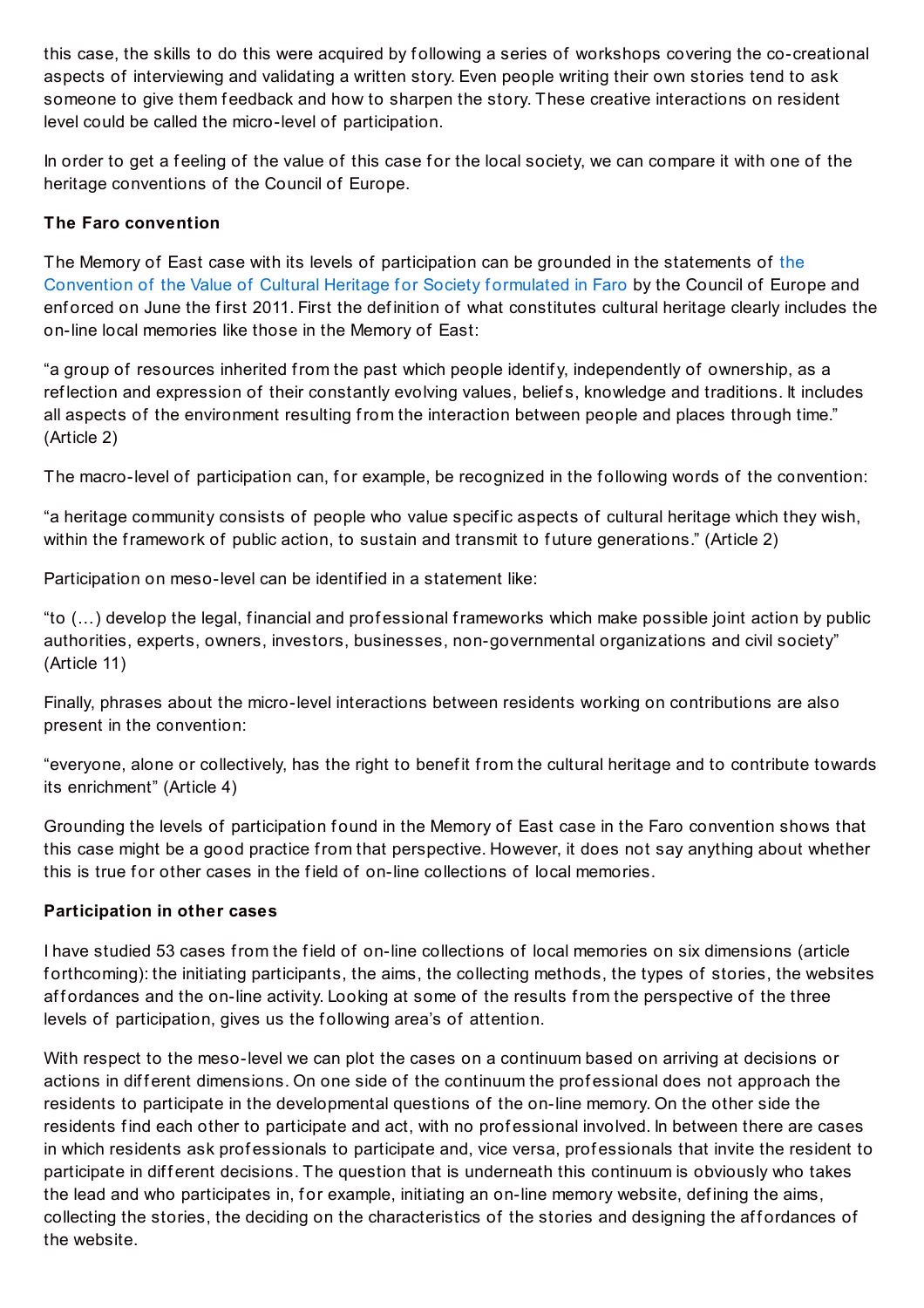Similarly, on the micro-level, we find a distinction in who is taking the initiative. In some cases the professional mainly approaches the residents as a resource for stories on already determined topics to be harvested by interviews. But more common is the resident taking all the initiative by writing stories about personal experiences, researching archives or interviewing other residents.Also common is residents working together with professionals applying different collecting methods. The underlying question here is who participates in the creative process of writing a story and in the interaction that comes with it.

The manifestation of the macro-level can best be described in terms of the aims, the affordances and the online activity. The plentif ul aims categorized under 'community development' and 'preservation' can be related to sustaining and transmitting neighborhood memories to offer to the future generations. However, the affordances in order to let future visitors participate through the website by directly contributing stories and comments are present in approximately half of the number of cases. Moreover, more then half of the number of cases receive ten or less contributions per year, and thus can be considered as static presentations of collections of local memories. This leads to the question in what degree the initiators of an on-line collection of local memories want f uture visitors to be able to interact with the existing collection and thereby participate in expanding it to a new one.

To assess certain cases as being bad practices and others as good practices is not realistic based on the convention because it does not of fer sufficient specific details. We need an intermediate notion that gives a normative perspective on the levels of participation and is able translate them to the aims of the convention in terms of 'human development' and 'quality of lif e' (Article 1c). One of these notions is cultural citizenship.

#### **Practices of cultural citizenship as frame**

According to Burgess, Foth and Klaebe (2006) f ollowing Hermes (2005) practices of cultural citizenship within the digital age contain the participation in every day life in "text-related practices of [creating], reading [consuming,](http://www.storyhood.nl/2011/06/cutural-citizenship-definition/) and criticizing, offered in the realm of (popular) culture." ('creating' my addition based on Burgess et al., 2006, p. 4). Discussing a case in which locals share pictures and a case in which locals share stories they mention, among others, the following characteristics that further specify a practice of cultural citizenship:

- 1. Vernacular creativity as the ongoing learning-process in which personal memories become remediated by creating and publishing stories.
- 2. Real-lif e meetings with other residents sharing or creating content contributing to skills, a sense of belonging, self conf idence and ref lection.
- 3. On-line representations from artistic to historical of what the involved locals f ind important to save for and show other residents.
- 4. Access to this public sphere for everyone to be able to be contribute, consume, complement, discuss, criticize or bond.

Obviously inf ormal learning processes cut through these characteristics, contributing to what could be called an ongoing search and negotiation that produces idea's about individual development and about what it is to have a quality of life (Trienekens, 2004; Hermes, 2005). If we revisit the levels of participation with these characteristics in the back of our mind, we do become able to assess the different cases as better or worse practices.

#### **The levels of participation reinforce each other**

The output on the macro-level offers future visitors local cultural heritage they should be able to interact with (characteristic 4). So affordances are non negligible. But more importantly, the cultural heritage should be recognizable as being selected and made by ordinary f ellow residents (characteristic 3). This f unctions as an invitation to participate not only secondarily, but also in creating stories as a new member on the micro-level and maybe af ter a number of contributions on the meso-level. If on the contrary, the interaction